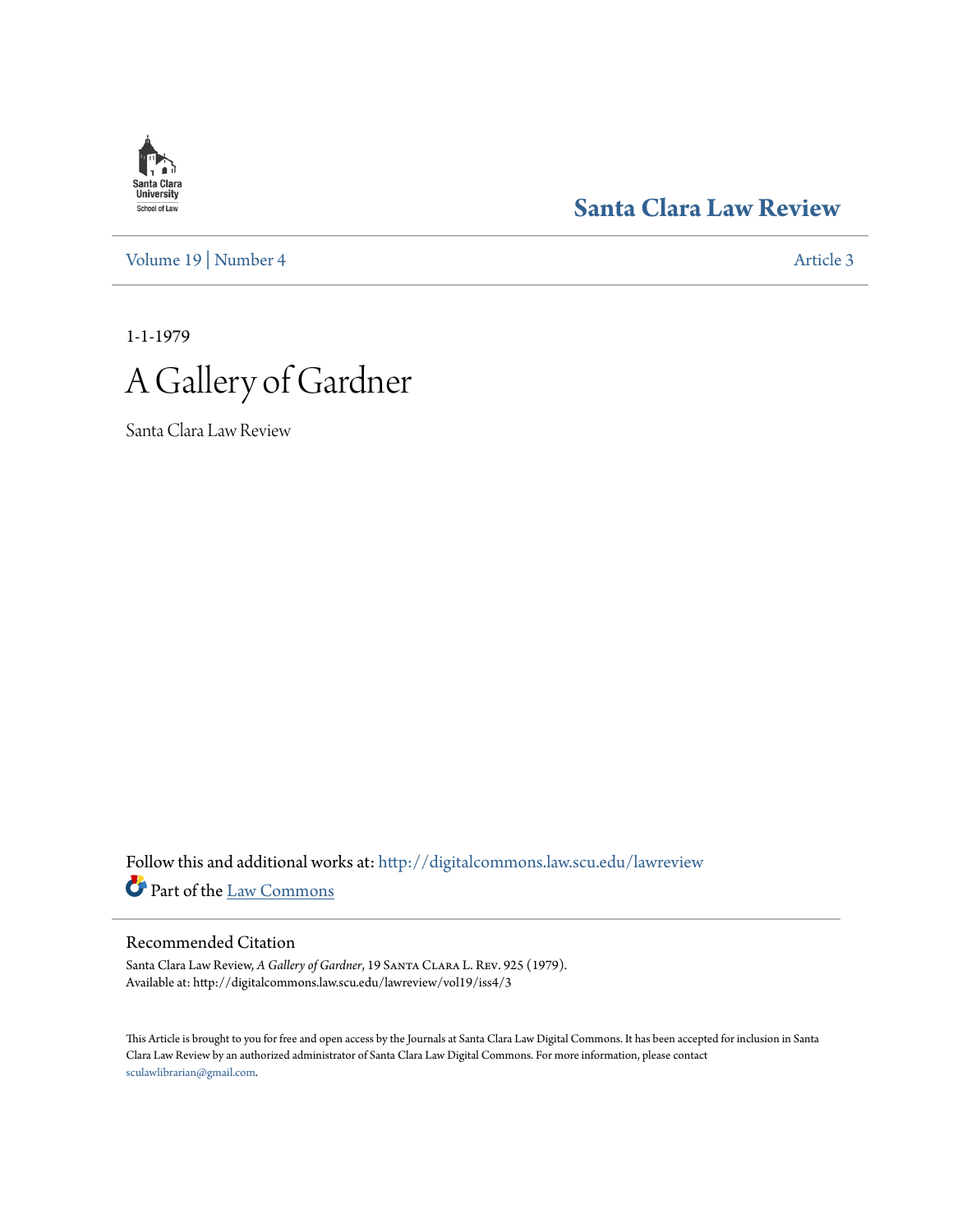# **A GALLERY OF GARDNER**

# **Board of Editors Santa Clara Law Review\***

### **INTRODUCTION**

It is a curious misfortune that the bulk of legal literature is humorless and turgid in style. It is especially curious in light of the fact that the realm of legal ideas continues to be absorbing and provocative. Yet, when members of the legal profession, judges and lawyers alike, take up their pens, it is often with a singular lack of imagination. Their desire to be profound and dignified constrains their manner of expression to a stiff' and lifeless form. Indeed, legal writing commands the attention of few: most commonly diligent academics or law students assigned the wearisome material.

This article focuses attention on a radiant exception to the tedium of most legal writing. His name is Justice Robert Gardner, Presiding Judge of the California Court of Appeal, 4th District. He combines flash of wit with unbridled candor of emotion, creating vibrant and readable opinions. It is not enough to simply eulogize Gardner's incomparable style. Rather, his own words uniquely demonstrate that legal writing can enliven the spirit of the law. The following is an anthology excerpted from some of Gardner's appellate decisions. It represents a vast array of topics that he has artfully explored with clever charm and wit. Since Justice Gardner's writing speaks eloquently for itself, the editor's comments will be minimal.

It seems fitting to introduce Gardner's buoyant style with some of his own lamentations concerning the uninspired word:

It is a sad commentary on contemporary culture to compare "Don't say a word, don't say a mother-fucking word" with "Stand and deliver," the famous salutation of Dick Turpin and other early English highwaymen. It is true that both salutations lead to robbery. However, there is a certain rich style to "Stand and deliver." On the other hand, "Don't say a word, don't say a mother-fucking word" conveys only dismal vulgarity.

\* This anthology was researched and written by dd Amantea, Associate Editor. Additional research and coordination by Donald Allen, Associate Editor.

<sup>© 1979</sup> by the Board of Editors of the Santa Clara Law Review.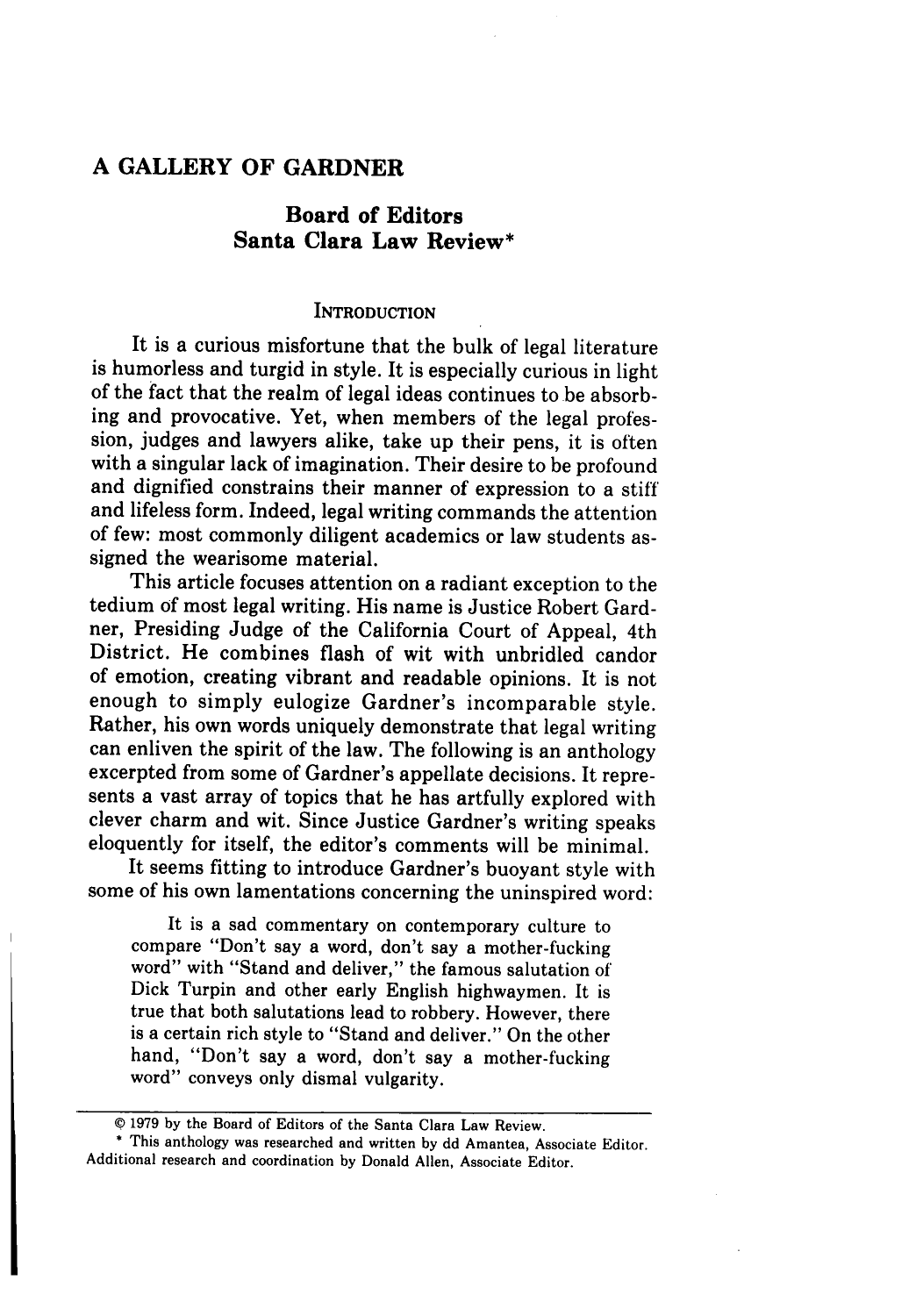The speech of the contemporary criminal culture has always been a rich source of color and vitality to any language. Yet, when one compares the "bawds," "strumpets," "trulls," "cutpurses," "knaves," and "rascals" of Fielding and Smollet to the "hookers," "pimps," "narcs," "junkies," and "snitches" of today's criminal argot, one wonders just which direction we are traveling civilization's ladder. "Hooker," at least, has traceable historical antecedents-although the descendants of General "Fighting Joe" Hooker would probably prefer that their famous ancestor be remembered for some-

thing other than his army's camp followers-such as the slaughter at Chancellorsville.'

# **COMMENTARY ON LAW AND HUMANITY**

## *Public Defenders Can Never Win*

In *People v. Huffman,* Gardner takes a didactic hand in criminal defendant jargon. The defendant was convicted of forcible rape on the basis of overwhelming direct evidence. On appeal he contended that the public defender did not provide him with effective assistance of counsel. In his own words, defendant complained that the public defender "keeps claiming and trying to claim guilty. He keeps saying he can't get a defense going. I thought the man was a lawyer. I need a lawyer not a dump truck." At this juncture in the record, Gardner footnotes wryly:

For the benefit of the uninitiated, "dump truck" is a term commonly used **by** criminal defendants when complaining about the public defender. The origins of the phrase are somewhat obscure. However, it probably means that in the eyes of the defendant the public defender is simply trying to dump him rather than afford him a vigorous defense. It is an odd phenomenon familiar to all trial judges who handle arraignment calendars that some criminal defendants have a deep distrust for the public defender. This erupts from time to time in savage abuse to these long-suffering but dedicated lawyers. It is almost a truism that a criminal defendant would rather have the most inept private counsel than the most skilled and capable public defender. Often the arraigning judge appoints the public defender only to watch in silent horror as the

**<sup>1.</sup>** People v. Benton, **77** Cal. **App. 3d 322,** 324 n.1, 142 Cal. Rptr. 545, 546 n.1 **(1978).**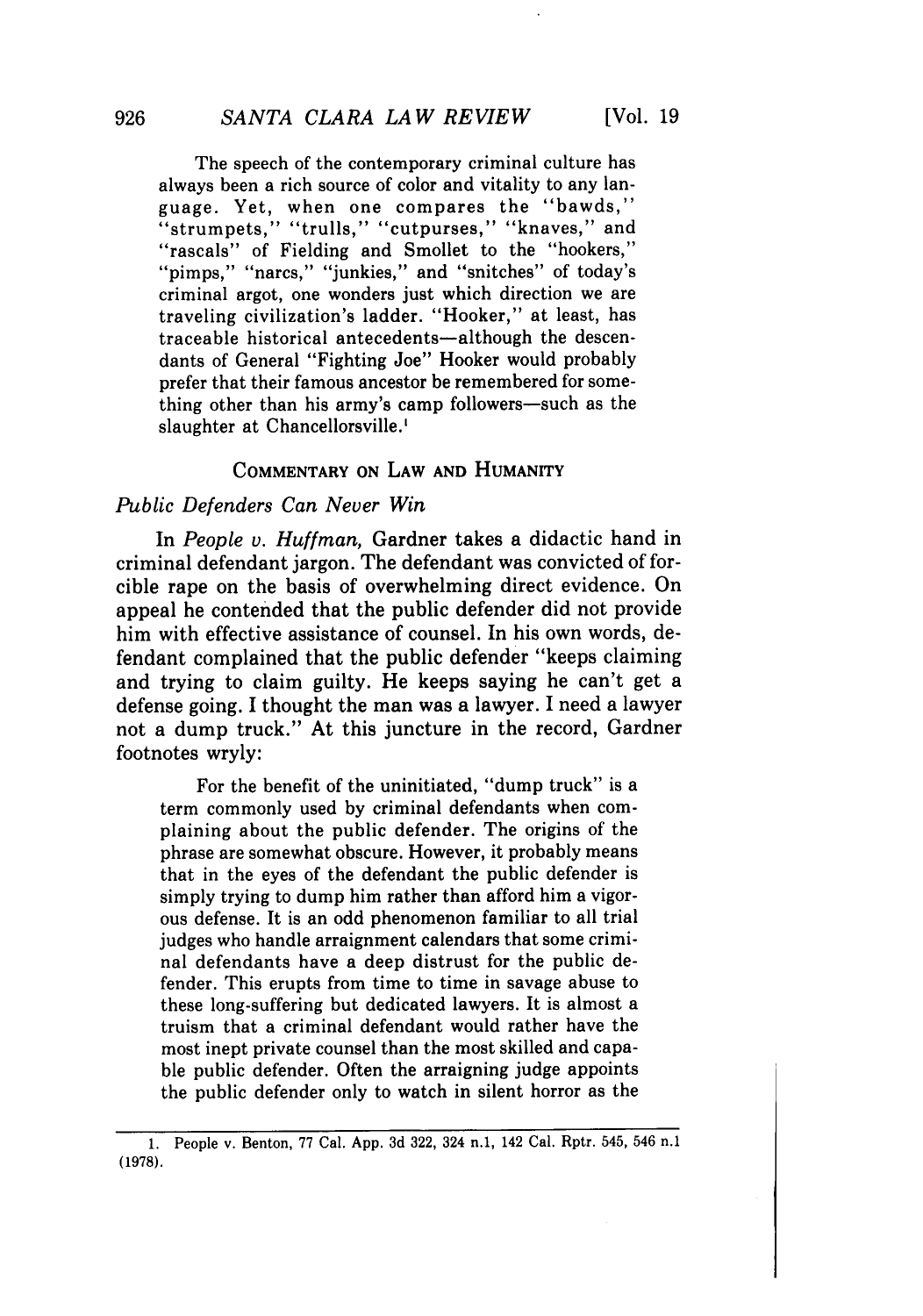defendant's family, having hocked the family jewels, hire a lawyer for him, sometimes a marginal misfit who is allowed to represent him only because of some ghastly mistake on the part of the Bar Examiners and the ruling of the Supreme Court in *Smith v. Superior Court...2*

### *Claims of Ineffective Assistance of Counsel*

The complaint of ineffective assistance of counsel is frequently raised on appeal. Appellate counsel often present this issue at the insistence of the client irrespective of his or her own professional judgment and common sense. This practice is enormously disconcerting to Gardner:

[T]hese attacks on trial counsel continue with monotonous regularity. It is understandable that the individual defendant, faced with unpleasant consequences of his own irresponsible behavior and being affected with man's notorious reluctance to admit error or to face up to his own mistake, will strike out blindly at all who had anything to do with his predicament-witnesses, victims, judges, prosecutors, jurors, the whole law enforcement and judicial process-and, unfortunately, his own attorney. However, the frequency with which appellate counsel present this issue is distressing. After all, appellate counsel is blessed with the gift of hindsight as he leisurely picks over the carcass of a dead lawsuit. He is not confronted with the minute to minute and second to second strategic and tactical decisions which must be made by the trial lawyer during the heat of battle. There is nothing in *Smith* **. .** . or *Feggans.* **.** . which says that an appellate attorney should abdicate his responsibilities as a professional man and become the lackey of his client. It is the lawyer, not the client, who after a review of the record, chooses the issues. Doctors do not allow patients to diagnose their own ailments, and self-help brain surgery is quite rare. Just because a convicted defendant is unhappy with his trial representation does not mean that counsel on appeal must maintain a full scale attack of trial counsel. If, in his study of the record, it is appellate counsel's professional opinion that trial counsel did all that could reasonably be expected and that his representation did not deprive a defendant of a viable defense or reduce the trial to a farce or a sham, there is no compulsion on appellate counsel to carry out his

<sup>2.</sup> People v. Huffman, 71 Cal. App. 3d 63, 70 n.2, 139 Cal. Rptr. 264, 267 n.2 (1977).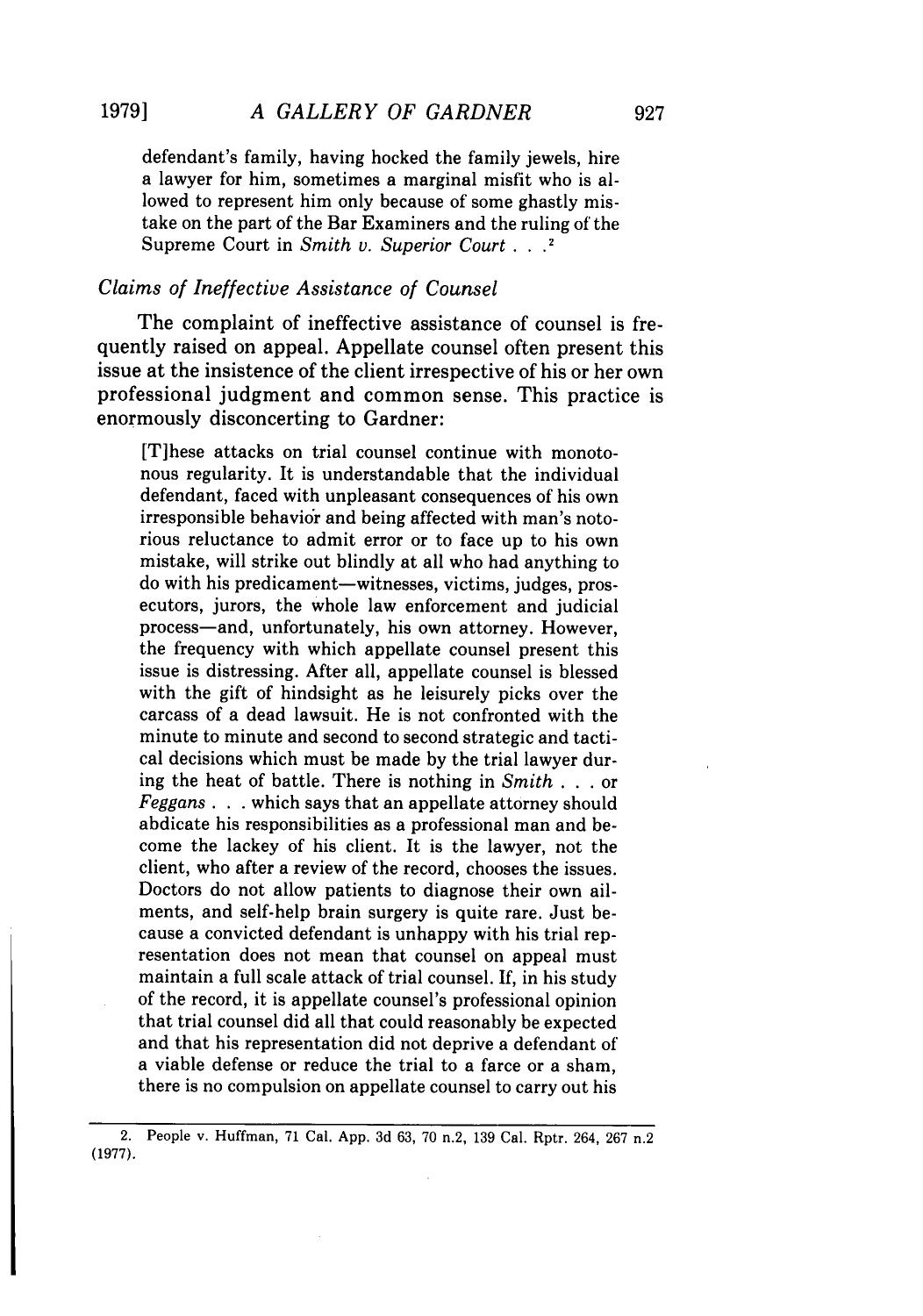client's perhaps capricious whims by presenting issues which to him, from an objective professional viewpoint, lack merit.<sup>3</sup>

Later in the same opinion, Gardner highlights the deceptive impact that hindsight may have on a trial court record:

Turning to the instant case, we observe that while trial lawyers come in all shapes and sizes and no two trial lawyers are identical in style, they fall, generally, into two categories.

The first category files every conceivable motion and presents issues ad nauseam. This attorney slows down the wheels of the administration of justice, exasperates trial judges, and bores and often succeeds in confusing juries. He does everything "by the book" and his win-loss ratio usually leaves much to be desired. On appeal, it must be conceded that he has made a good record. No stone has been left unturned. Of course, he lost his case but he has made a dandy record. It would appear from the contents of the brief filed in this case that appellate counsel is an admirer of this school of trial attorneys.

The second category of trial attorneys is usually much more effective. He has the capacity for reducing issues to simple terms. He is as miserly with motions, objections and issues as an Ernest Hemingway with words or a Louis Armstrong with musical notes. He has an instinct for the jugular, an ability to explore the meritorious and to ignore the trivial, a capacity for keeping issues understandable, a high respect for the intelligence of the jury, and by reason of all this is usually as effective as the attorney in the first category is ineffective. Of course, to the nitpicker, his record on appeal leaves much to be desired since he has not pressed every motion or made every possible objection, nor has he presented issues which in his professional judgment were a waste of time.4

So perturbed is Gardner by the regularity of attacks on trial counsel that he includes in the opinion this ominous caveat:

History tells us that for years Cato ended every speech on every subject with Delenda est Carthago-"Carthage must be destroyed." Eventually, Carthage was destroyed, and since Cato was quite an active speaker one wonders

928

<sup>3.</sup> People v. Eckstrom, 43 Cal. App. 3d 996, 1001-02, 118 Cal. Rptr. 391, 394-95 (1974).

<sup>4.</sup> *Id.* at 1002-03, 118 Cal. Rptr. at 395.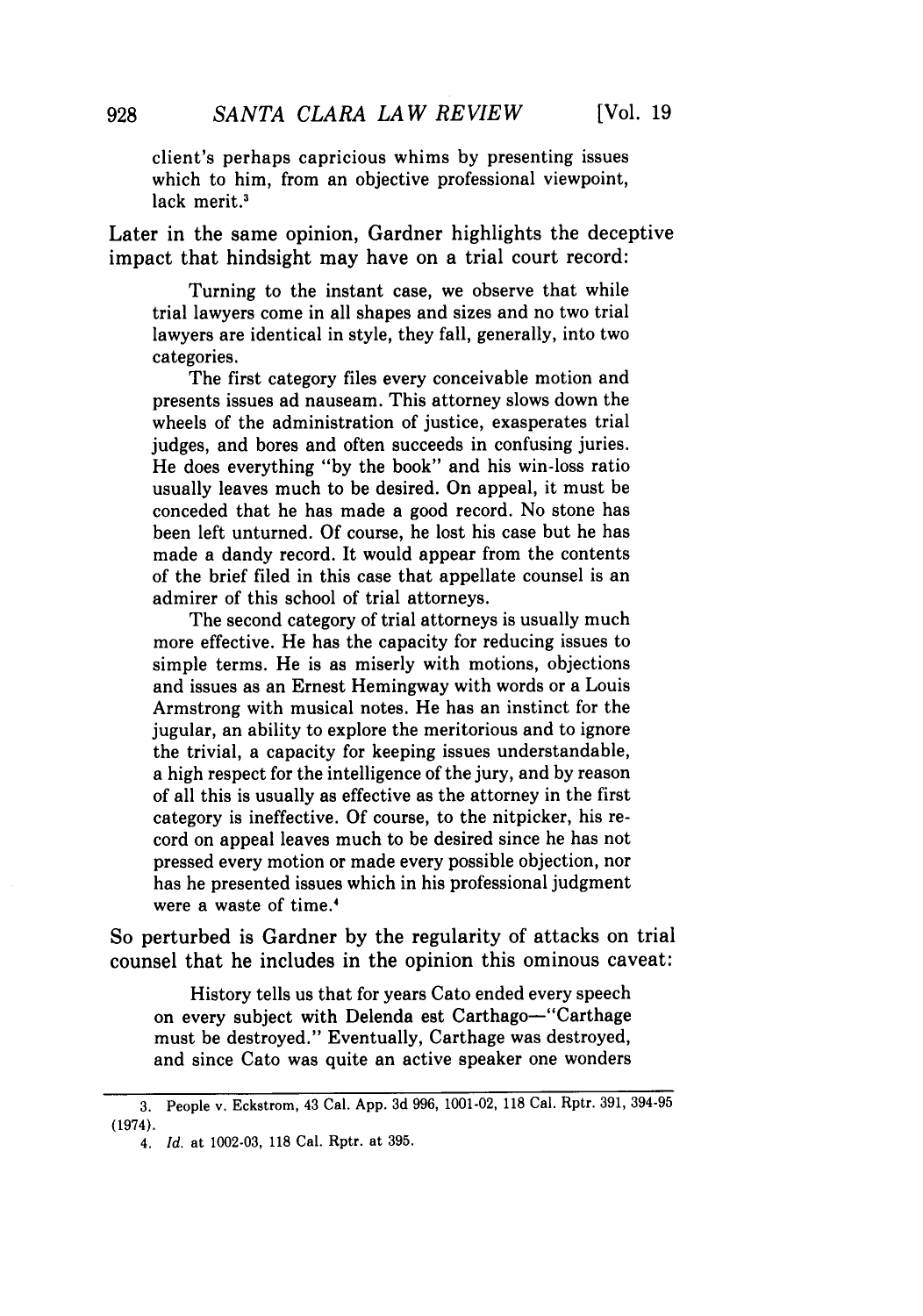just how much credit must be afforded him for his mindnumbing, metronome-like program of hate. More recently, an unsavory creature named Joseph Goebbels conceived the Big Lie-a concept by which an untruth repeated often enough and loud enough becomes, in the mind of the listener, the truth. So, too, a program of persistent and consistent attacks on the competency of trial counsel, even though such attacks are usually unwarranted, cannot but have a deleterious effect on the legal profession.<sup>5</sup>

### *The Role of the Jury in the Judicial System*

As should already be obvious, Gardner tackles every subject with refreshing candor and high-principled spirit. He never balks at the hard dilemma nor cowers from an unpopular position. Indeed, he has made a strong commitment to the promotion of active intelligence in the judicial process. His most salient comments in this regard are directed to the role of the jury.

Gardner holds the jury in the highest esteem as a vital cog in the wheel of justice. He is disturbed by the paternalistic and condescending posture taken by the legal profession as well as by the outmoded rules of evidence that together demean the integrity of the jury. The following excerpts provide some trenchant remarks:

This case represents a classic reflection of an attitude of' the courts toward the rules of evidence which I find to be completely out of step with the facts of life as they exist today.

Too much of the law of evidence has its roots in an era when jurors were ignorant peasants and an elite group (the lawyers and judges) carefully hand fed them such information as they (the elite) felt the peasants could safely absorb. At the beginning of the Nineteenth Century, De Tocqueville observed that lawyers had become, in their eyes at least, a sort of intellectual aristocracy in American society. At the risk of ruffling the feathers of other members of my chosen profession, I would point out that that happy social arrangement no longer exists. It is now the latter portion of the Twentieth Century and while many, and perhaps most, lawyers and judges still consider themselves an elite corps, any substantial experience on the trial court level should persuade all but the most barnacleencrusted traditionalist that the average juror today enjoys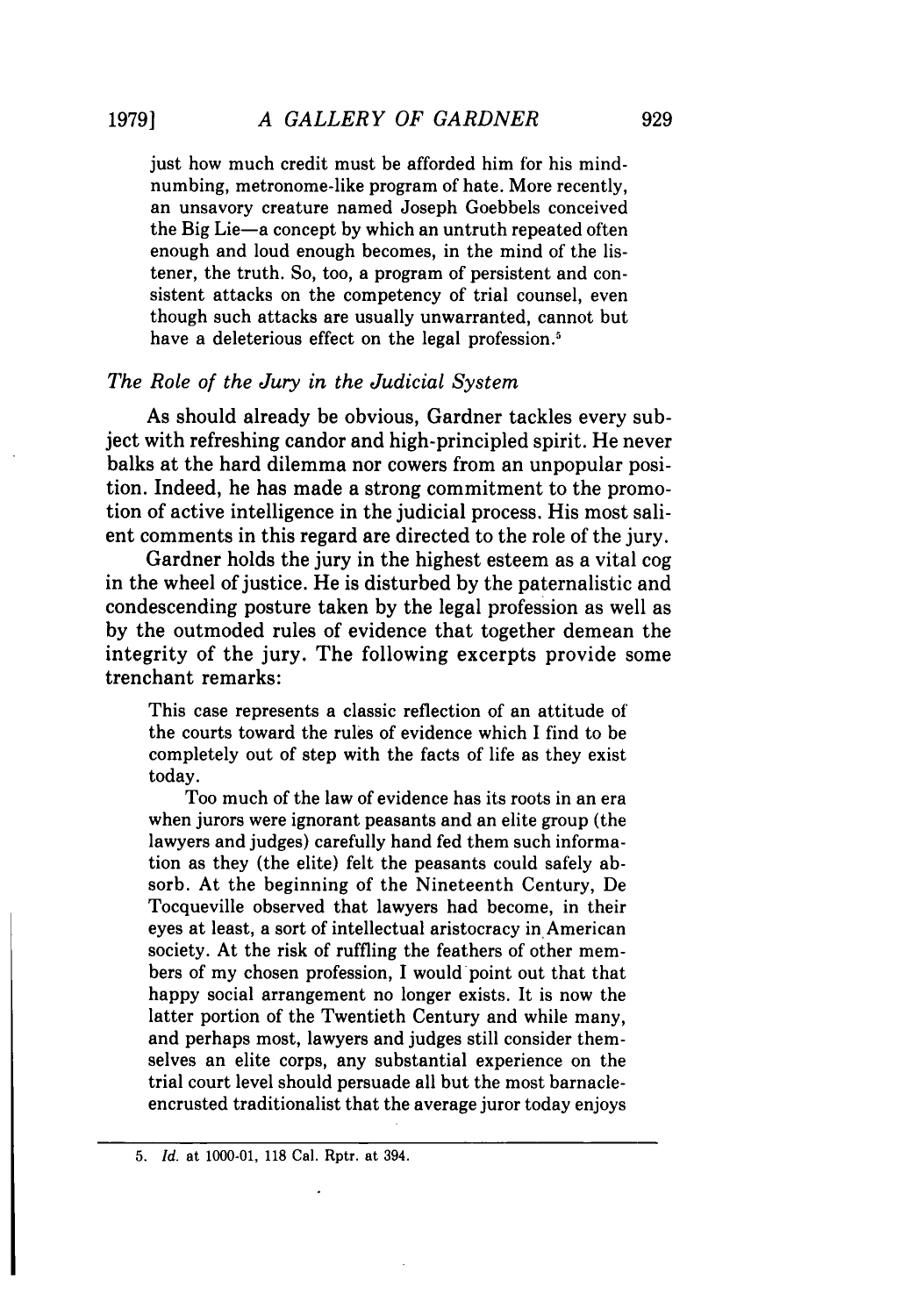**[Vol. 19**

cases an education comparable to or superior to that of law school graduates. It is high time that lawyers and judges accept the fact that the rest of society is entitled to the respect and consideration of equals. The mere possession of an LL.B. or J.D. does not anoint the holder with powers of discernment not vested in ordinary mortals. Today it takes a certain effrontery, a certain intellectual arrogance, a certain intellectual snobbery, to say to a juror, "You cannot hear this evidence because you are not capable of effectively evaluating it." Because of a lack of appreciation of the stability and integrity of the jury system, too much emphasis is still being put on the danger of prejudicing the jury by the admission of allegedly improper evidence.<sup>6</sup>

In the next case, appellants allege prejudicial error due to the admittance of factually gruesome evidence which they contend "unnecessarily inflame[d] the passion of the jurors."<sup>7</sup> Gardner boldly retorts:

[T]wo observations might be made: (1) murder is seldom pretty, and pictures, testimony and physical evidence in such a case are always unpleasant; and (2) many attorneys tend to underestimate the stability of the jury. A juror is not some kind of a dithering nincompoop, brought in from never-never land and exposed to the harsh realities of life for the first time in the jury box. There is nothing magic about being a member of the bench or bar which makes these individuals capable of dispassionately evaluating gruesome testimony which, it is often contended, will throw jurors into a paroxysm of hysteria. Jurors are our peers, often as well educated, as well balanced, as stable, as experienced in the realities of life as the holders of law degrees. The average juror is well able to stomach the unpleasantness of exposure to the facts of a murder without being unduly influenced. The supposed influence on jurors of allegedly gruesome or inflammatory pictures exists more in the imagination of judges and lawyers than in reality.<sup>8</sup>

In *Carr v. Pacific Telephone Company,* Gardner vehemently dissents from the majority's decision to keep out two items of evidence in a wrongful death action. The first item concerns the time that defendant spent in jail and the second

<sup>6.</sup> People v. Johnson, 32 Cal. App. 3d 988, 1003, 109 Cal. Rptr. 118, 127-28 (1973) (Gardner, **P.J.,** dissenting).

<sup>7.</sup> People v. Long, 38 Cal. App. 3d 680, 689, 113 Cal. Rptr. 530, 537 (1974).

<sup>8.</sup> *Id.* at 689, 113 Cal. Rptr. at 536-37.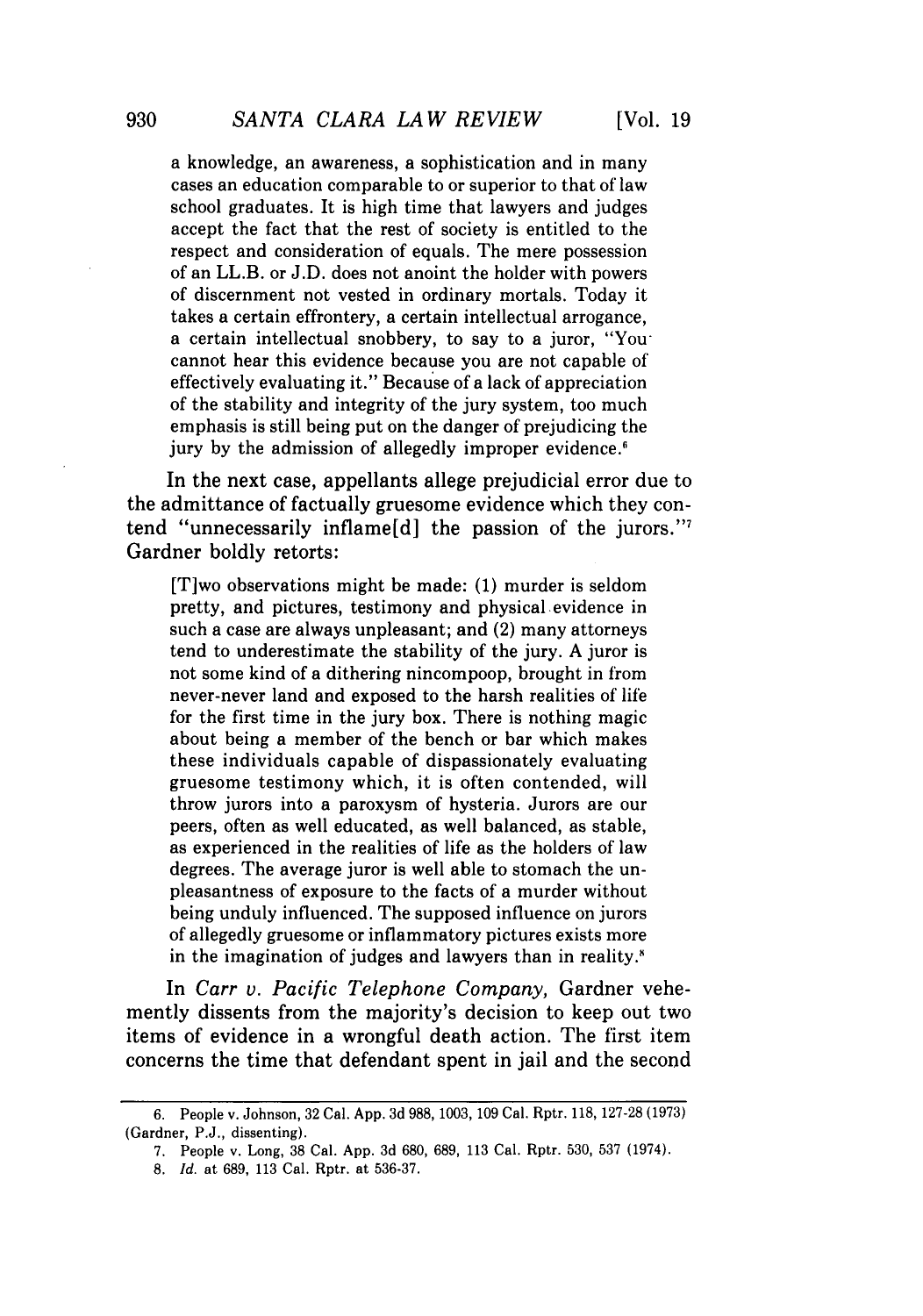relates to instances of the decedent's derelict behavior as it affects the measure of damages in the wrongful death action. Gardner addresses both rulings:

The majority suggests that the jury merely be advised that the defendant was missing for the years he was in custody. (On a secret peace mission for the United Nations? Exploring the upper regions of the Amazon? **A** medical missionary in the jungles of New Guinea? **A** prisoner of war?)

**A** defendant, even a rich, soulless corporation, is entitled to show the disposition of the decedent to contribute financially to support his heirs and to show his earning capacity and his habits of industry and thrift since all have a bearing on the value of his life to his wife and family. **It** the decedent had been a hard-working, law-abiding citizen and a paragon of all the virtues of honesty, thrift and probity who supported his wife and children and afforded them a stable home, the plaintiff would be entitled to so prove. If, in the other hand, he was an irresponsible, philandering, check-kiting jailbird, the jury would be entitled to so know. The jury is entitled to the whole picture-warts, wrinkles and all-not a sterilized, unreal, retouched portrait which amounts only to a shadowy silhouette of the real man.'

#### *Sensitivity to Human Concerns*

Throughout his opinions, Gardner exhibits more than just a gift for articulate speech. The speech is compelling because it flows from a compassionate soul. Gardner's pathos for his fellow human being is the endearing quality that underscores his wit and candor. The following passages exemplify his sensitive concern:

While the speedy disposition of cases is desirable, speed is not always compatible with justice. Actually, in its use of courtroom time the present judicial process seems to have its priorities confused. Domestic relations litigation, one of the most important and sensitive tasks a judge faces, too often is given the low-man-on-the-totem-pole treatment, quite often being fobbed off on a commissioner. One of the paradoxes of our present legal system is that it is accepted practice to tie up a court for days while a gaggle of profes-

**<sup>9.</sup>** Carr v. Pacific Tel. Co., **26** Cal. **App. 3d 537,** 547, **103** Cal. Rptr. 120, **127-28 (1972)** (Gardner, **P.J.,** dissenting).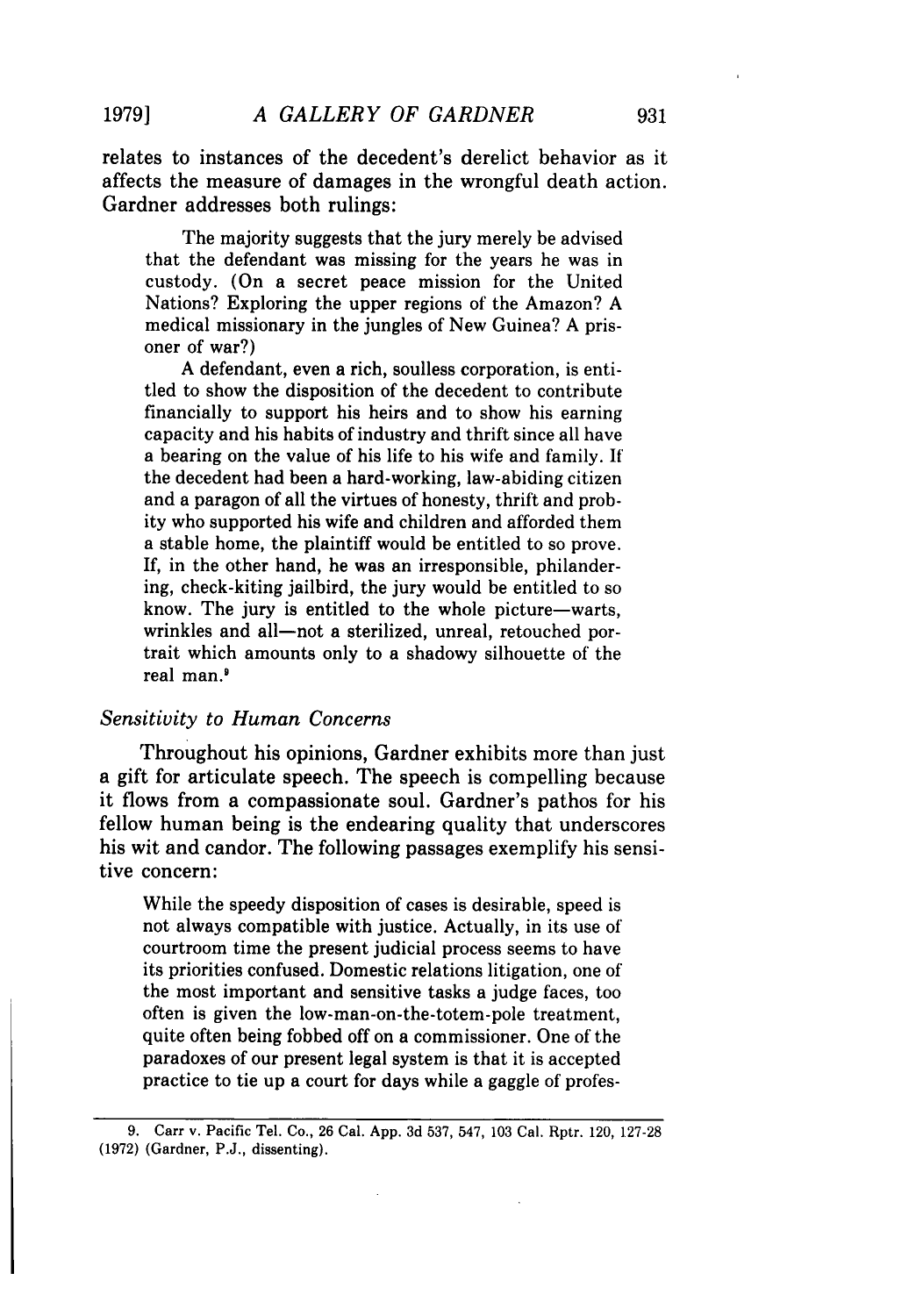sional medical witnesses expound to a jury on just how devastating or just how trivial a personal injury may be, all to the personal enrichment of the trial lawyers involved, yet at the same time we begrudge the judicial resources necessary for careful and reasoned judgments in this most delicate field—the breakup of a marriage with its resulting trauma and troublesome fiscal aftermath. The courts should not begrudge the time necessary to carefully go over the wreckage of a marriage in order to effect substantial justice to all parties involved. The handling of this case, which involved the breakup of a 25-year marriage, the custody of 2 teenage girls, the disposition of all of the property accumulated during that marriage, and the plotting of the fiscal future of the entire family, is illustrative. Judged by the brevity of the record, not more than 15 minutes of the court's time on a busy Friday afternoon short-cause calendar were involved.<sup>10</sup>

In the same opinion, Gardner discusses the plight of the "displaced homemaker."

The new Family Law Act, and particularly Civil Code, section 4801, has been heralded as a bill of rights for harried former husbands who have been suffering under prolonged and unreasonable alimony awards. However, the act may not be used as a handy vehicle for the summary disposal of old and used wives. **A** woman is not a breeding cow to be nurtured during her years of fecundity, then conveniently and economically converted to cheap steaks when past her prime. **If** a woman is able to do so, she certainly should support herself. **If,** however, she has spent her productive years as a housewife and mother and has missed the opportunity to compete in the **job** market and improve her **job** skills, quite often she becomes, when divorced, simply a "displaced homemaker."

**A** marriage license is not a ticket to a perpetual pension and, as women approach equality in the **job** market, the burden on the husband will be lessened in those cases in which, **by** agreement of both parties, the wife has remained employed or at least has had the opportunity to maintain and refresh her **job** skills during marriage. However, in those cases in which it is the decision of the parties that the woman becomes the homemaker, the marriage is of

**<sup>10.</sup>** *In re* Marriage of Branter, 67 Cal. **App. 3d** 416, 422, **136** Cal. Rptr. **635, 638-** 39 (1977).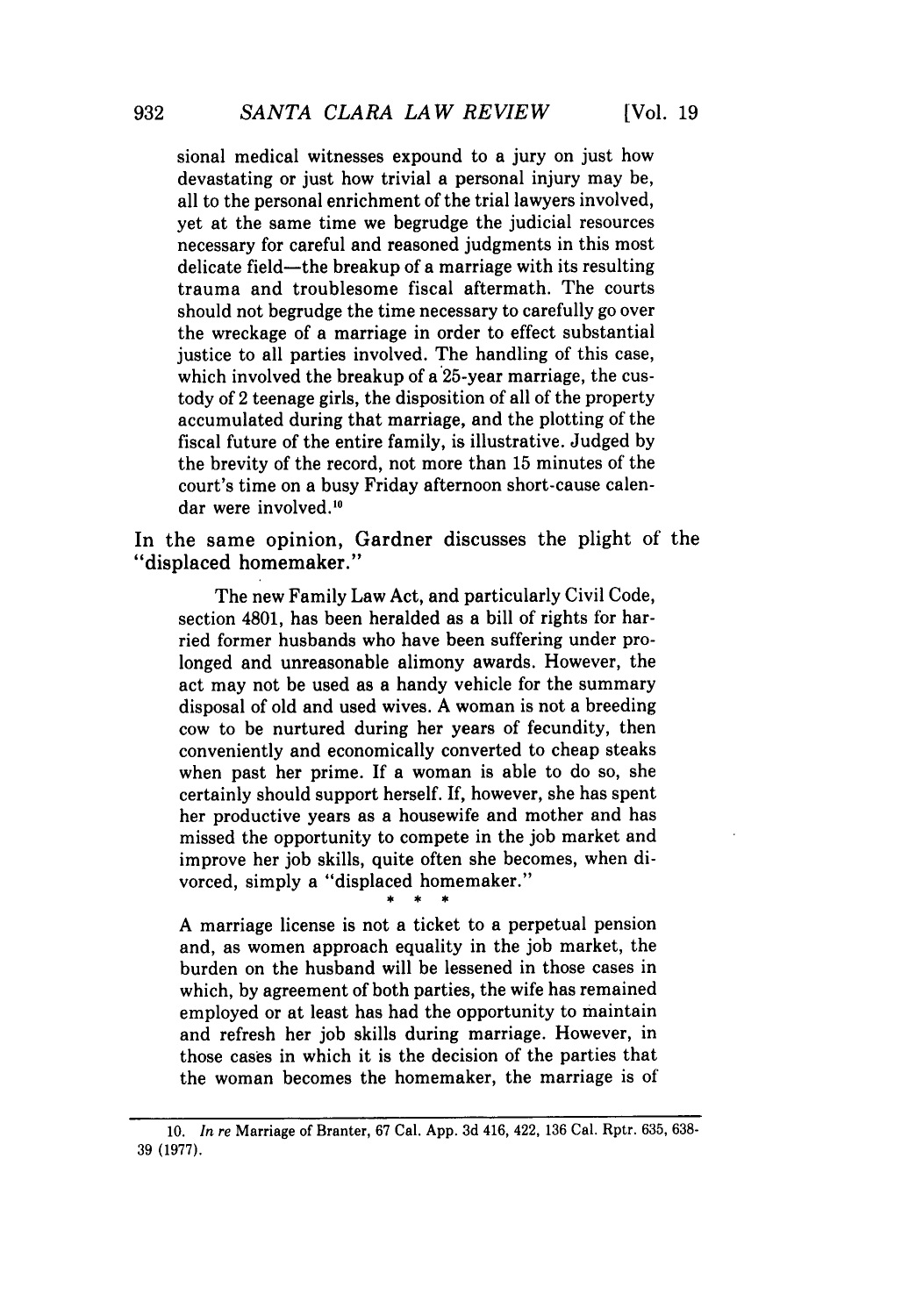substantial duration and at separation the wife is to all intents and purposes unemployable, the husband simply has to face up to the fact that his support responsibilities are going to be of extended duration-perhaps for life. This has nothing to do with feminism, sexism, male chauvinism or any other trendy social ideology. It is ordinary common sense, basic decency and simple justice."

In the next excerpt, Gardner ventilates his misgivings about rehabilitation in the prisons:

For several decades, the Legislature and the courts operated on the shaky principle that a person could be put into a cage and there force-fed psychiatrically oriented rehabilitative and therapeutic programs and emerge from that cage "cured" of his antisocial proclivities. Experience has finally persuaded us that this is pure balderdash. Nevertheless, mesmerized by this concept, judges throughout the years have imposed some perfectly ghastly prison sentences on the assumption that rehabilitative programs in the prison were going to cure or rehabilitate the prisoners. That philosophy was the basis for the Indeterminate Sentence Law. Under that law, prisoners were sentenced until "cured."

This is not to say that all of the rehabilitative programs in prison are a waste of time. Far from it. There are excellent academic programs by which prisoners are exposed to at least the basic tools of education. So, too, are training programs by which prisoners learn a craft or trade so that on release they may at least secure and, hopefully, hold a job."

To which he footnotes:

This court had before it recently a case in which a normal, run-of-the-mill burglar had been sent to prison. While in prison, he took a course in welding and learned how to handle an acetylene torch. On his release, he became a safe burglar.<sup>13</sup>

#### *Juvenile Justice*

As a trial judge, Gardner served on the juvenile court bench for a considerable period of time. He gained many in-

<sup>11.</sup> *Id.* at 419-20, 136 Cal. Rptr. at 637.

<sup>12.</sup> People v. Johnson, 82 Cal. App. 3d 183, 186, 147 Cal. Rptr. 55, 57 (1978).

<sup>13.</sup> *Id.* at 186 n.3, 147 Cal. Rptr. at 57 n.3.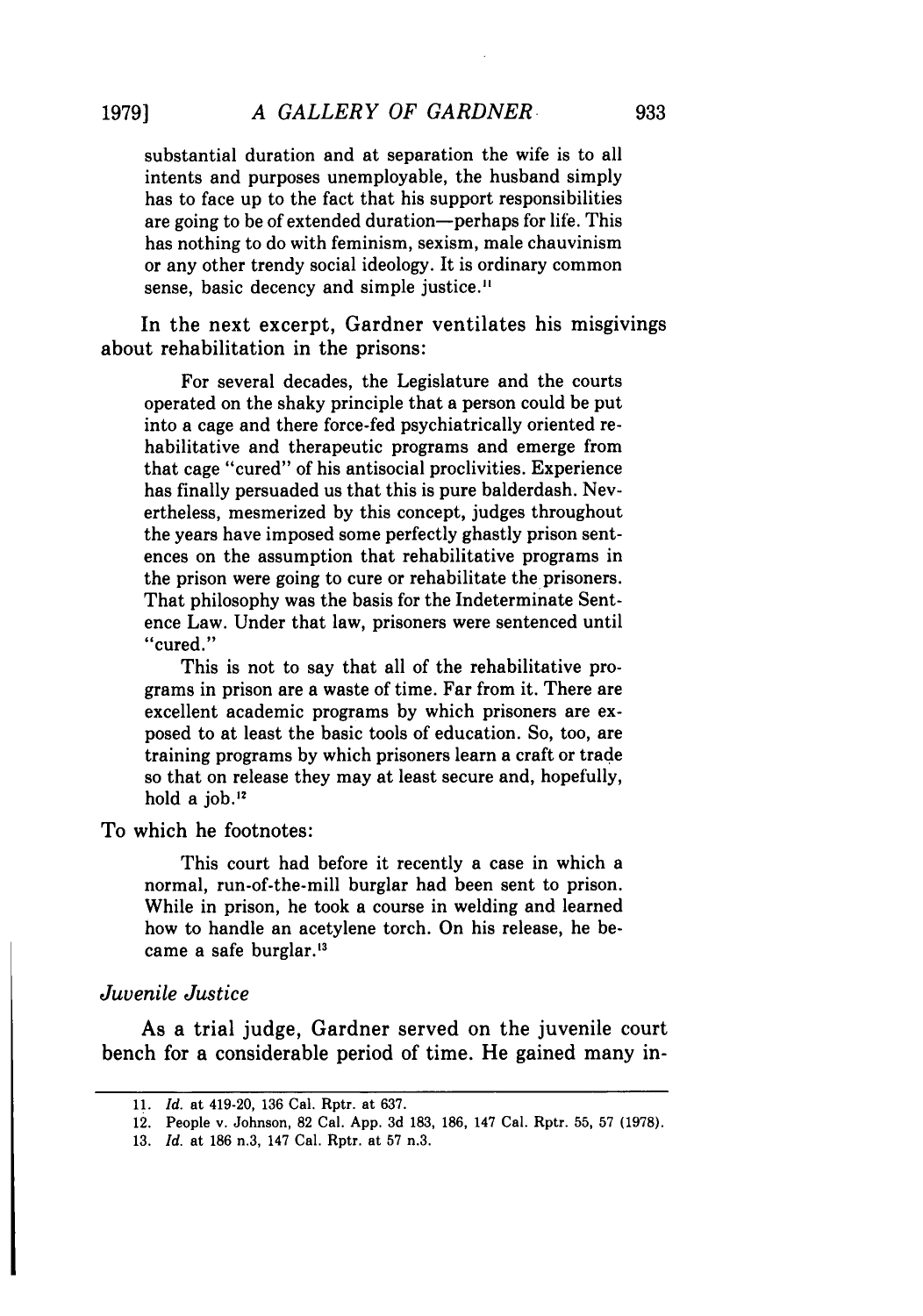sights from his experience with young people which he has had occasion to share on the appellate court. In the following opinion, Gardner explains how chronological age does not necessarily coincide with a juvenile's capacity for criminal activity:

As a trial judge, I served six highly educational years in the juvenile court. One of the first things I learned was that chronological age is seldom an indication of sophistication nor the experience factor. One 16-year-old may be callow, unsophisticated, immature. Another may be sophisticated, knowledgeable, savvy and mature. I do not mean that we should go back to the ancient concept that children are merely small adults and hold them to the same standards as adults. (If I had my druthers I would choose the concept that adults are merely large children.) But any assumption that the appellant was some kind of a frightened child by reason of the comparatively short time that had elapsed between birth and the time he kicked this two-year-old child to death is simply unrealistic.<sup>14</sup>

In another juvenile case, Gardner discusses the competing social philosophies that have generated a checker-board of inconsistent and unworkable juvenile court legislation:

The Juvenile Court Law is, and has been, a battleground of divergent and often warring social and legal philosophies. On the one hand, we find those who believe thoroughly in the *parens patriae* philosophy of the original juvenile court law. On the other hand, we find those who believe that blind obedience to that philosophy and its resulting disregard of constitutional rights of young people has, in many respects, reduced the juvenile court to little more than a kangaroo court for young people. We also have a battle to the death between those who, at the risk of oversimplification, believe in the lock-the-kids-up-andthrow-the-key-away philosophy and those who, again at the same risk of oversimplification, insist that every underage criminal, no matter how vicious, is but a misguided child and is to be treated as such. These conflicts have, from time to time, resulted in a hodge-podge of legislation.<sup>15</sup>

Gardner agonizes over one of the more problematic juvenile

<sup>14.</sup> *In re* Garth D., 55 Cal. App. 3d 986, 1004, 127 Cal. Rptr. 881, 892 (1976) (Gardner, **P.J.,** dissenting).

<sup>15.</sup> *In re* Ronald S., 69 Cal. App. 3d 866, 868, 138 Cal. Rptr. 387, 389 (1977).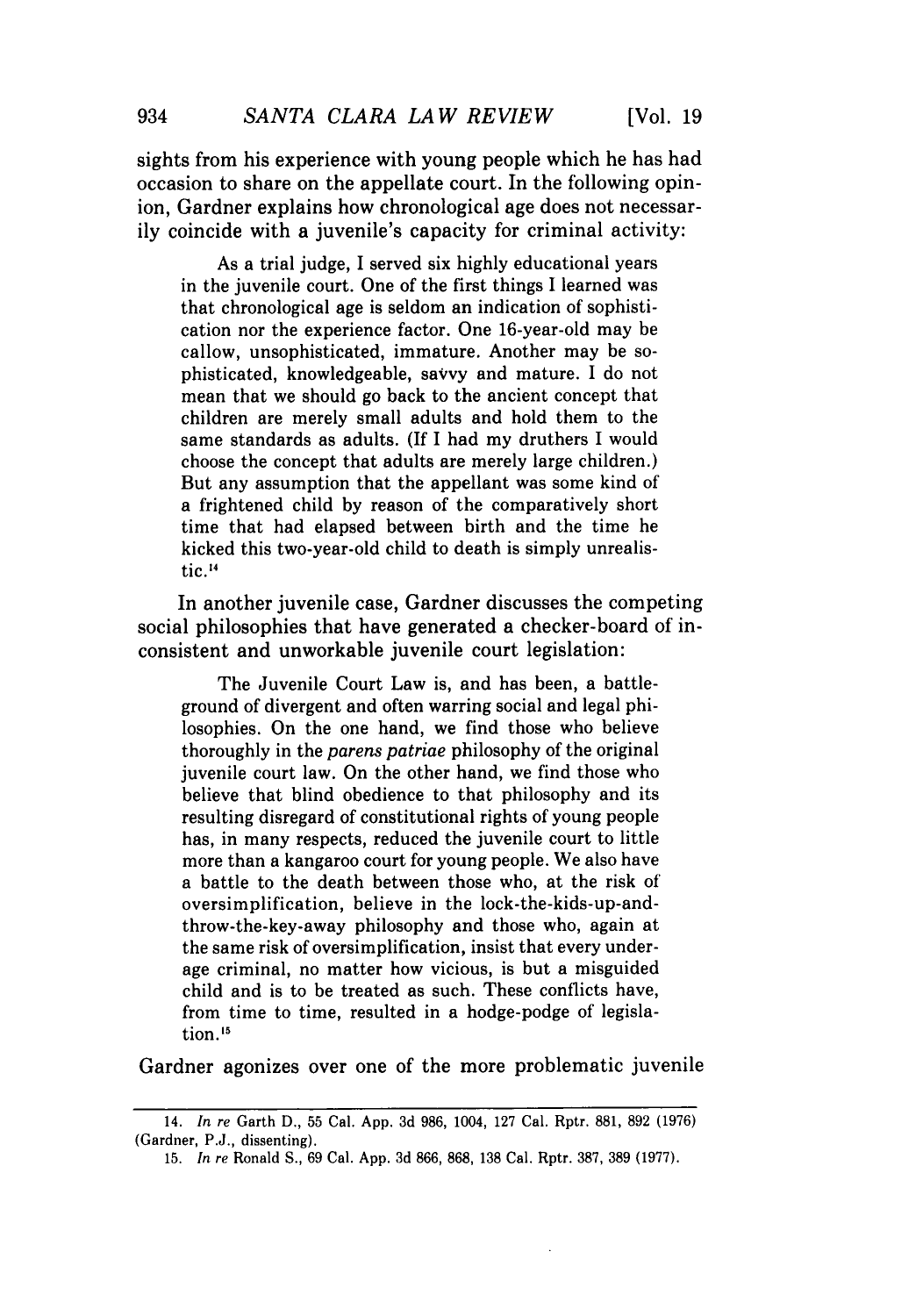statutes that has subsequently been amended by the Legislature. The "601" that he refers to is a juvenile status offender who Gardner defines as "one whose only offense against society is doing something that would not be legally prohibited if done by an adult."<sup>16</sup> Then he lists examples of those juveniles that are classified within this section:

- (1) The incorrigible **....**
- (2) The truant.
- (3) The curfew violator.

(4) And that greatest of all catchalls "... one who for any cause is in danger of leading an idle, dissolute, lewd or immoral life." Judicial history does not record that anyone ever beat that rap. A saint would have difficulty avoiding jeopardy under that provision during any given 24-hour period.

As a result of all of this overbreadth, the juvenile court often found itself acting as a glorified babysitter, a woefully inadequate substitute parent, a frustrated judicial truant officer, a reluctant enforcer of curfew laws which were often of doubtful validity, the involuntary warden of institutions crammed with fleet-footed but unsuccessful runaways and the guardian of the sexual mores of a large group of uncooperative young ladies who allegedly were in danger of leading idle, lewd, dissolute or immoral lives when they came into court and were not much better off when they left.

The 601 was a judicial nightmare. He resented being in court. He had violated no law. He usually just did not get along with his parents and when one met the parents, this was often completely understandable. He was often severely maladjusted presenting bleak hope of effective treatment. Just as often he was a time-consuming minor nuisance some inadequate parent was trying to fob off on the court. While service in the juvenile court is one of the most challenging and rewarding of judicial services, it is often a most frustrating experience-particularly with 601's.<sup>17</sup>

### *The Judicial Opinion*

Gardner does not restrict his criticism to drafting mishaps of the Legislature. He has some disquieting moments with the judicial opinion as well:

<sup>16.</sup> *Id.* at 867 n.1, 138 Cal. Rptr. at 388 n.1.

<sup>17.</sup> *Id.* at 869-70, 138 Cal. Rptr. at 390.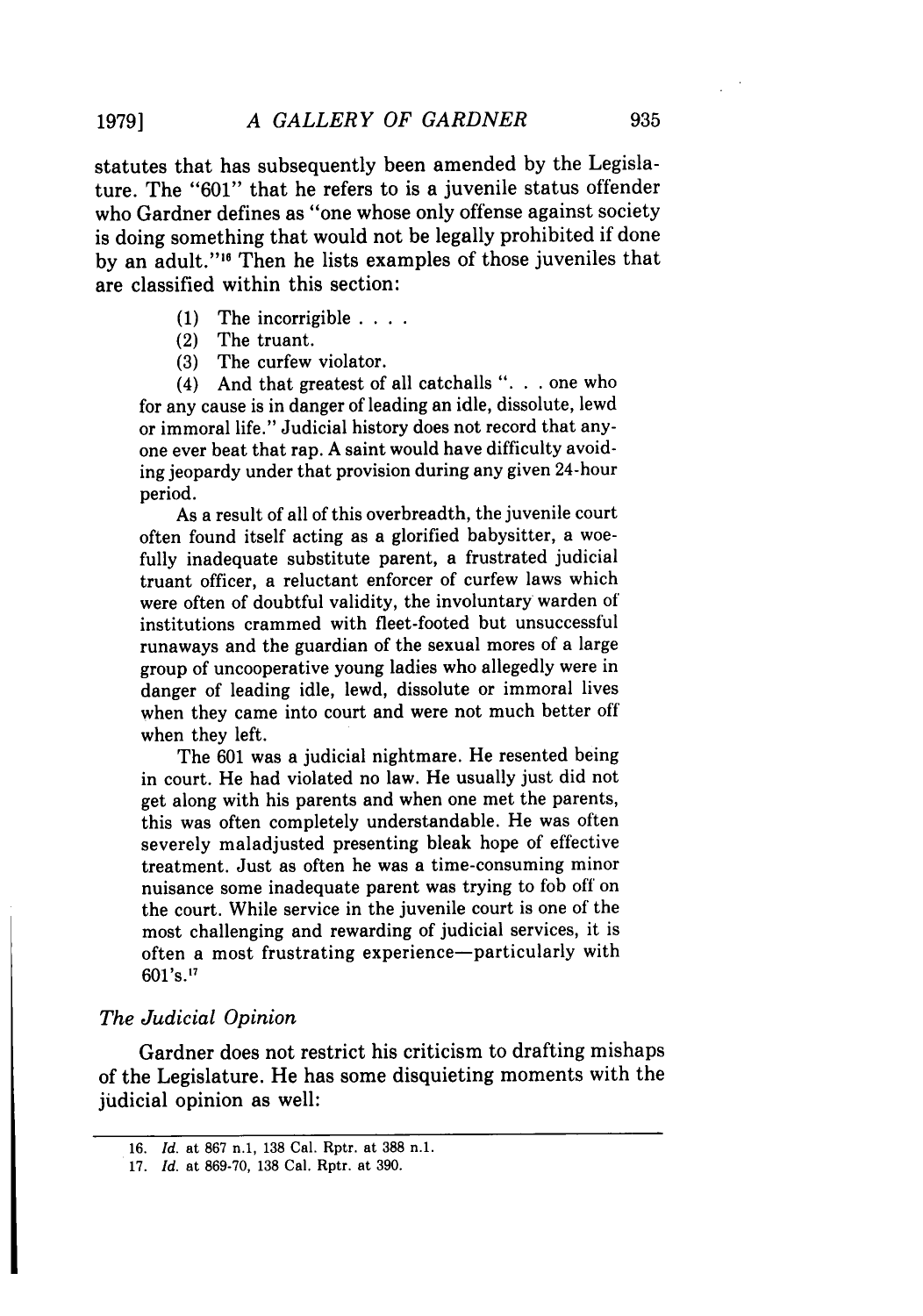The format our judicial system uses in the creation of legal principles-the so-called reasoned opinion-lends itself to nitpicking. An opinion, particularly one which represents a departure from established principles, tends to become prolix as the court attempts to vindicate or rationalize its new position. Such an opinion becomes a treasure trove of polemic minutiae embellished with mountains of' friendly but sometimes redundant authorities. By a careful and restrictive selection of choice phrases, the opinion can be used as authority for, and will give aid and comfort to, almost any given set of facts remotely resembling those on which the original opinion was based. Theoretically such an opinion gives us fixed and stable legal principles around which we can build our lives in what we choose to call an orderly system. Actually, in the subsequent application we give to these opinions, we often find ourselves with capricious, erratic, almost whimsical results. Thus, it sometimes becomes necessary to step back from an artful and microscopic study of the words and phrases in an opinion in its broad aspect—what was the problem? What was the solution?<sup>18</sup>

## *Guidance from the Appellate Court*

In *People v. Lopez,* Gardner had occasion to display his pedagogical talents. The case presented the issue of whether a defendant on a *Faretta* motion"9 had freely and knowingly chosen self-representation. In response, Gardner set out clear and concise guidelines which have endeared him to every trial court judge ever faced with a *Faretta* motion. Gardner elucidates the problem:

In addressing the problem of just what a court should do in ascertaining that the defendant's election is voluntary and intelligent, we do not wish to appear pedantic. Neither do we intend to establish any horrendously complex or rigid standards . **. .** . Rather, in the somewhat wistful hope that some trial judges may read this opinion, we will set forth certain suggestions on how to protect the record when a defendant chooses to go it alone. After all, in spite of the lofty historical and intellectual approach of *Faretta,* those with trial experience are quite aware that every prospective pro. per. is not necessarily sincerely convinced that his decision to represent himself is going to

<sup>18.</sup> *In re* Moore, 45 Cal. App. 3d 285, 287, 119 Cal. Rptr. 356, 357 (1975).

<sup>19.</sup> *See* Farretta v. California, 422 U.S. 806 (1975).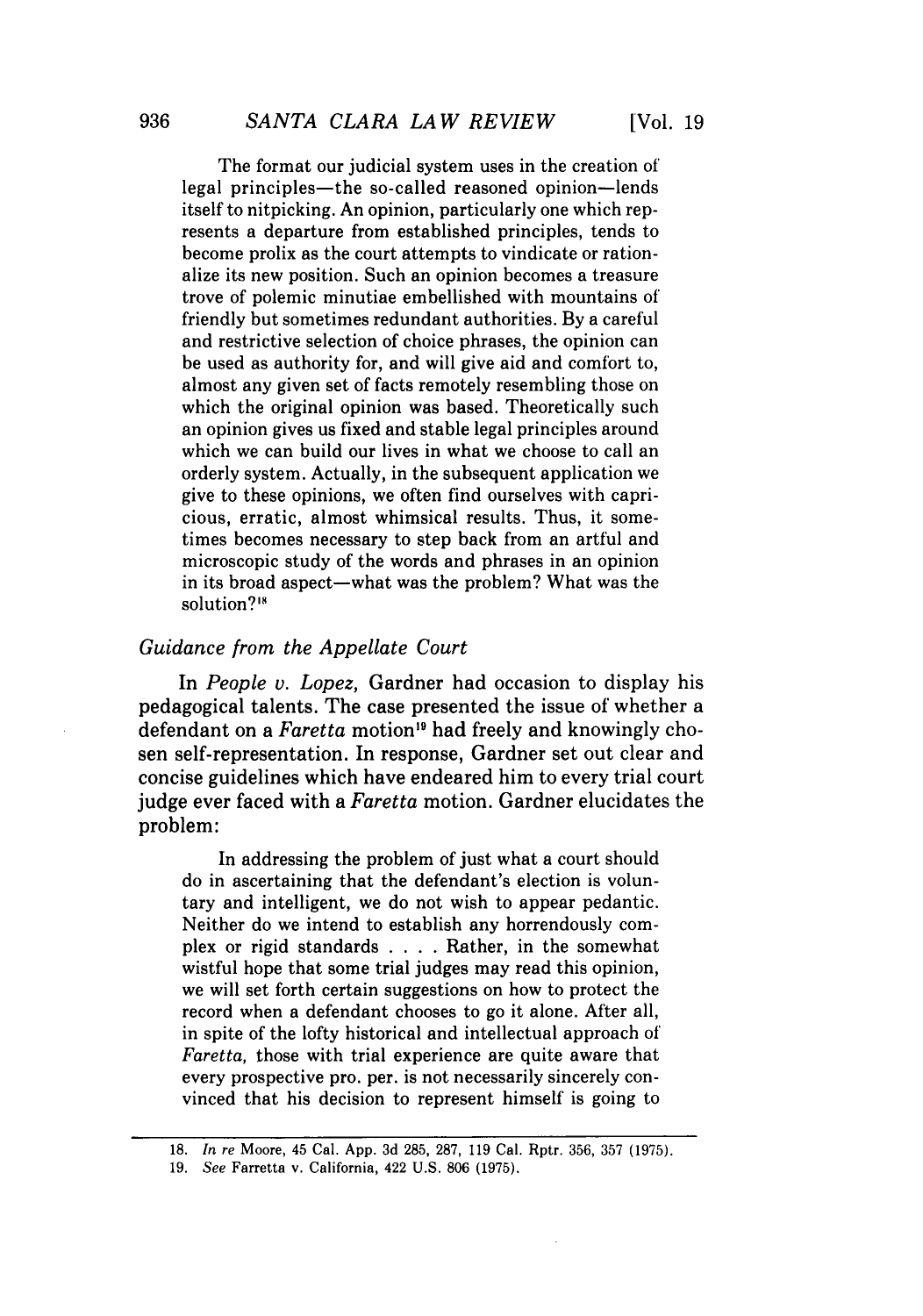assure him of a trial more fair than if he were represented by a skilled, and experienced professional. Whether the prospective pro. per. is a naive character who sincerely believes he can represent himself better than can a lawyer, a cagey loser who is going to try to reduce the trial to a shambles in the hope that somehow reversible error will creep in, a free soul with a touch of ham, or simply someone who wants to have some fun with the judicial establishment, the trial judge must recognize that the first ground on appeal is probably going to be that the defendant was allowed to represent himself without having intelligently and voluntarily made that decision. Such are the facts of life.<sup>20</sup>

## COMIC RELIEF

#### *Poking Fun in Dissent*

There are roguish moments when Gardner is struck by the folly of his colleagues' legal analysis and results. Under these circumstances his quips are more often found in the dissent:

It is clear that the thing that really sticks in the craw of the majority is that the defendant has been convicted of first degree murder for simply pushing an old lady. I must admit that Mrs. Smith, at age 79, probably did not have too many years to live and that the defendant is probably a normal, well-adjusted, well-intentioned, strong arm robber who had no intention of hurting the old lady, let alone kill her. I'll further admit that the vagaries of our law are such that some odd legal results come from some similar physical acts. Leaving out the robbery, but assuming the death resulted from the pushing, if the defendant knocked Mrs. Smith down because he did not like her, that would, generally speaking, be murder. If he knocked her down just for the hell of it, that would, generally speaking, be manslaughter. If he knocked her down accidentally, that would, generally speaking, be no crime at all. But whatever the courts may think of any extension of the felony-murder rule, the Legislature had made one thing very clear in Penal Code, section 187. One may rob, burgle, rape, burn, maim or molest and only suffer the consequences of that crime as set forth in the particular code section. If, however, during the perpetration of one of those offenses, the victim dies, then, to quote a recent deathless

<sup>20.</sup> People v. Lopez, 71 Cal. App. 3d 568, 571-72, 138 Cal. Rptr. 36, 38 (1977).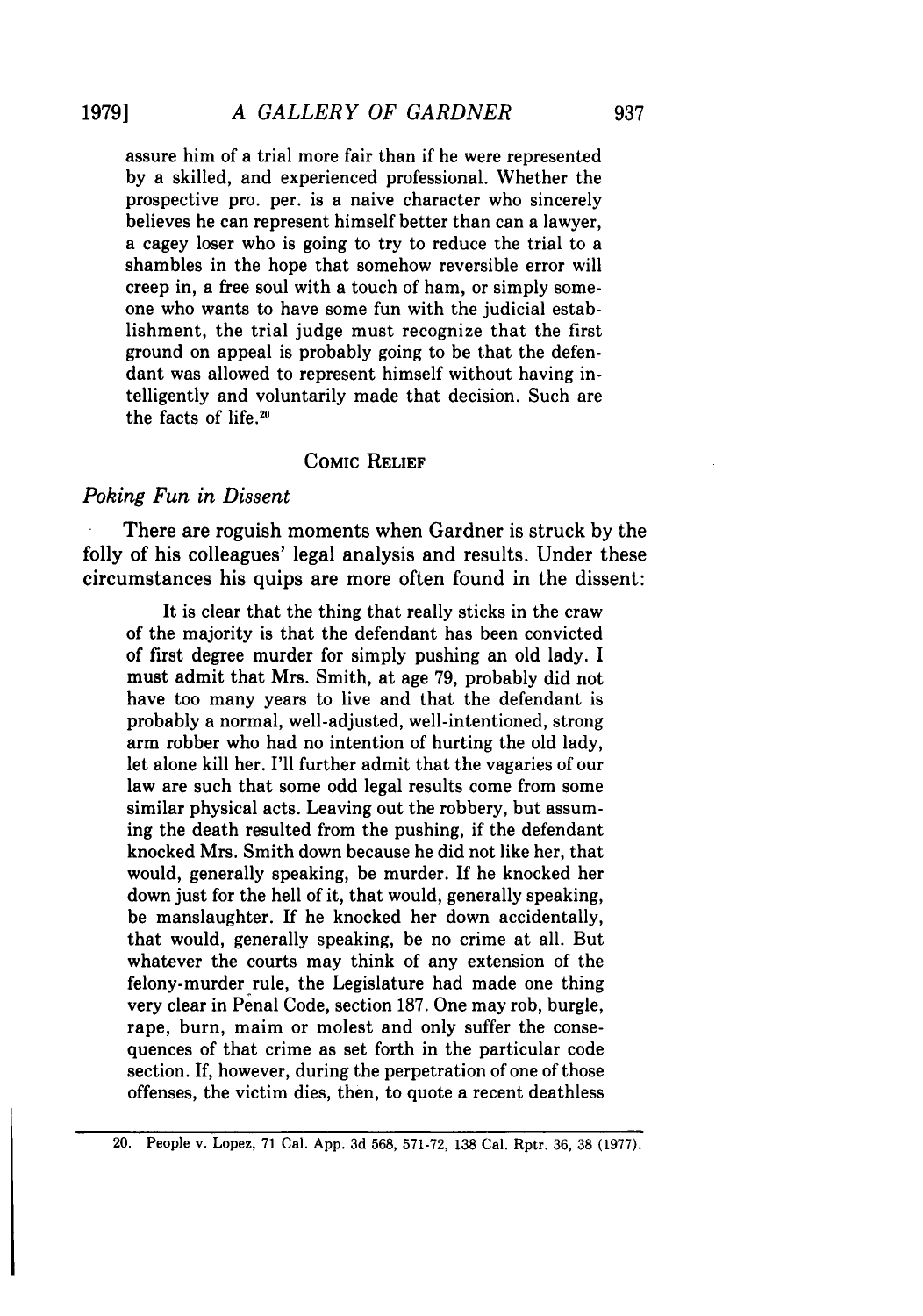line from Telly Savalas in *Kojak,* "That's murder one, baby."21

Gardner's dissent in *Wheeler v. St. Joseph Hospital* takes aim at his brethren for misconstruing a California Supreme Court holding:

Here, I pause to express an admiration amounting almost to awe at the remarkable **job** that the majority has done on *Madden.* From my lowly place in the judicial pecking order, **I** have chafed from time to time at some of the opinions of our Supreme Court. Nevertheless, I never had the intestinal fortitude, let alone the skill or ability, to completely emasculate one. This, the majority has done to *Madden.* As it turns out, dissenting Justice Mosk (with a leg up from Professor Henderson) won this race going away and the majority were simply left at the starting gate. Justice Tobriner who wrote the majority opinion might just as well have stayed home that day.<sup>22</sup>

In *Filitti v. Superior Court,* Gardner chides the majority for their decision to overrule the trial court on a search and seizure issue:

I cannot accept as reasonable the majority's holding that the activities of the defendant were so consistent with innocence as to overrule the trial court's finding that the officer reasonably had a strong suspicion of criminal activity. The majority suggests that the bundle put into the engine compartment could have contained rags, tools or a battery. In the first place, the storage compartment of a Volkswagen (and a Karmann Ghia) is in the other end of the vehicle. There is no place in the engine compartment of-a Volkswagen product to store rags, tools, or a battery. **A** battery is kept under the seat in a Karmann Ghia. Insofar as the battery is concerned, it weighs between **35** and 40 pounds as contrasted with the approximately 4 pounds of a kilo of marijuana. The difference in appearance between a man carrying a battery and a man carrying two kilos of marijuana is a difference between a man carrying a fifth of bourbon and a case of bourbon. And, in addition, I would point out that few people keep rags, tools or batteries buried in their backyard.

<sup>21.</sup> People v. Morales, 49 Cal. **App. 3d** 134, 148-49, 122 Cal. Rptr. **157, 166 (1975)** (Gardner, **P.J.,** dissenting).

<sup>22.</sup> Wheeler v. St. Joseph Hospital, **63** Cal. **App. 3d** 345, **376, 133** Cal. Rptr. **775, 795 (1976)** (Gardner, **P.J.,** dissenting).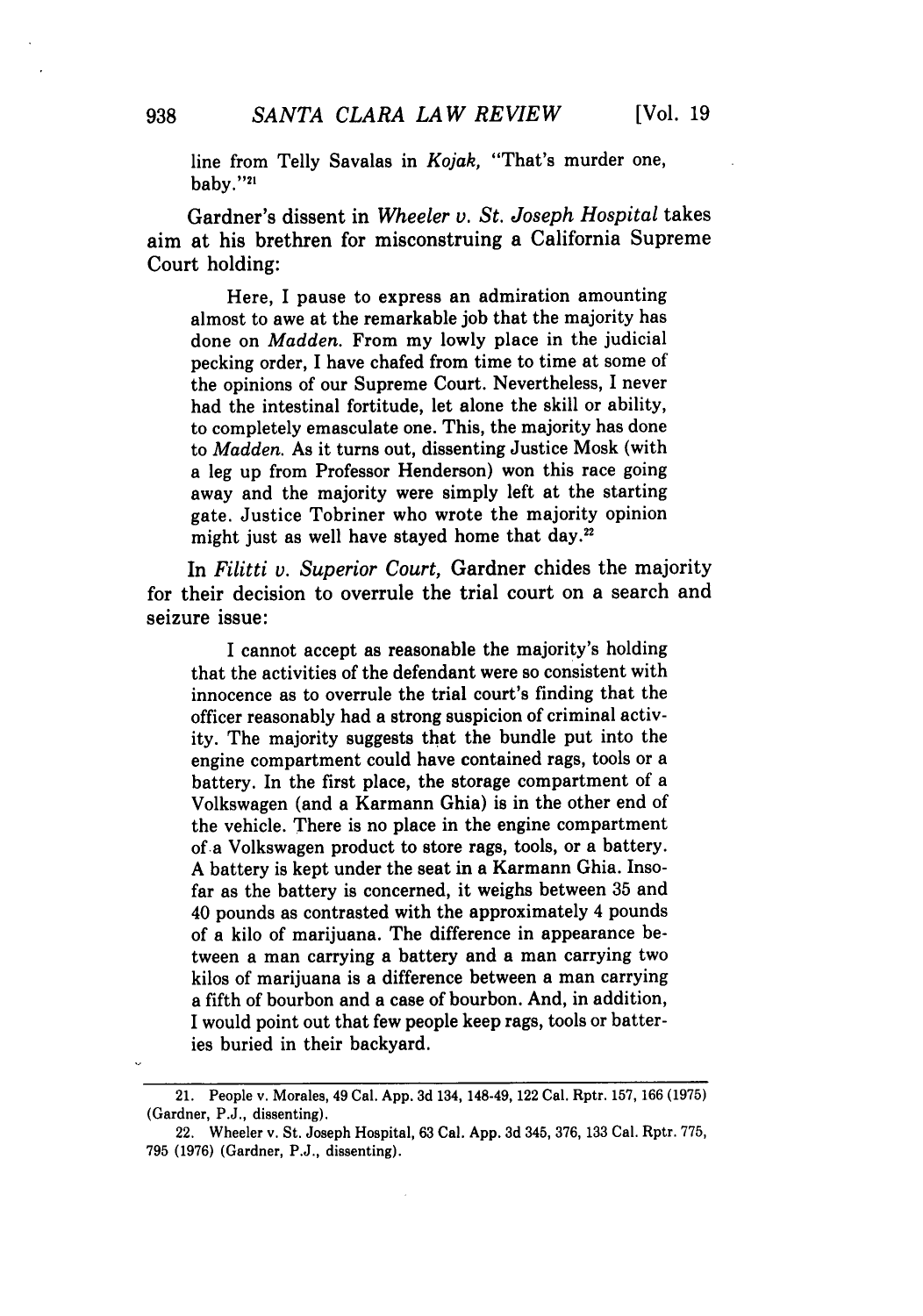Of course, the package *could* have contained something else than kilos of marijuana. It could have contained powdered rhinoceros horn, dried cow bezoar, Howard Hughes' Autobiography-or Mr. Justice Peters' famous cookies. . **.** . Frankly, between these choices, I would vote for the latter. After all what better place to keep cookies warm than in the engine compartment? $23$ 

## *Skill at "One-Liners"*

A short Gardner remark, often placed in a footnote, causes a reader to chuckle and give at least brief thought to how adroitly the legal community can make a relatively simple situation seem ponderous and of insurmountable proportions.

The situation: a habeas corpus petition where the Attorney General contended that petitioner had been unduly dilatory in presenting his claim of error. Gardner's comment:

Petitioner's delay has kept him in the penitentiary for an extra two years. It is difficult to conceive where the rights of the People have been harmed by his lack of diligence-unless they intend to sue him for the reasonable cost of his room and board during that time. <sup>24</sup>

Regarding a remand to the trial court for what Gardner considers a moot hearing on the issue of prejudice, the Justice footnotes:

Certain pragmatic considerations militate against this action. Petitioner has now been paroled. It would be an unconscionable waste of time of everyone-the petitioner (who has returned to his normal pursuits and, hopefully some kind of steady employment, assuming he has not skipped again), the trial court, the district attorney, the Attorney General, the Adult Authority and this court should another appeal ensue. We feel that everyone involved could make more productive use of his time than debating the possibility of prejudice in the life of Edward M. Morales by the unexplained delay of five months in prison. The idea of such a hearing in this case smacks too much of the alleged practice of medieval monks sitting around their cells endlessly debating how many angels could sit on the head of a pin.<sup>25</sup>

<sup>23.</sup> Filitti v. Superior Court, 23 Cal. App. 3d 930, 939, 100 Cal. Rptr. 583, 589 (1972) (Gardner, P.J., dissenting).

<sup>24.</sup> *In re* Bartlett, 15 Cal. App. 3d 176, 186, 93 Cal. Rptr. 96, 103 (1971).

<sup>25.</sup> *In re* Morales, 43 Cal. App. 3d 243, 252 n.5, 117 Cal. Rptr. 645, 651 n.5 (1974).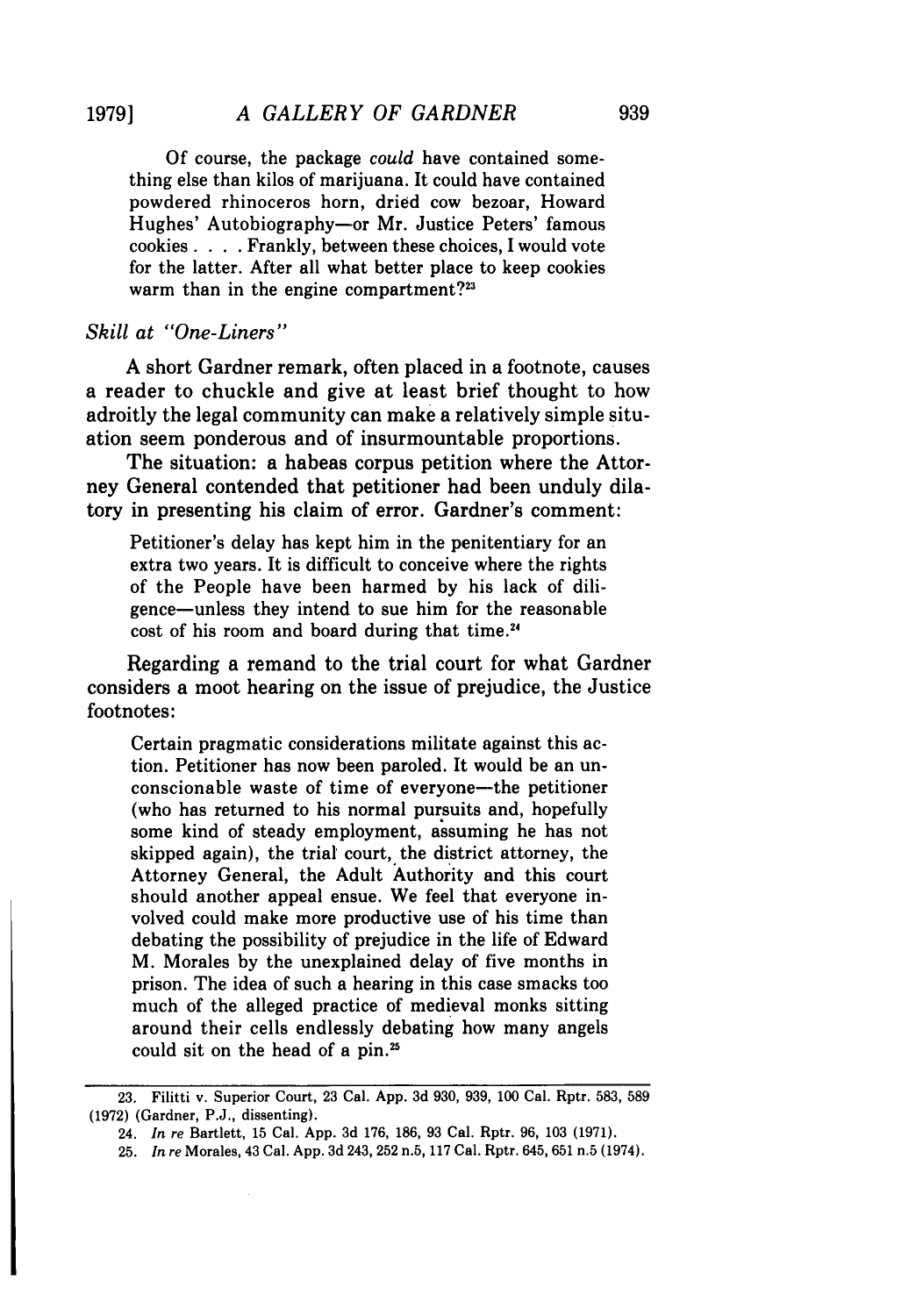In a footnoted commentary on standardized, massproduced, and adhesive contracts, Gardner laments that in spite of judicial concern,

[C]ontracts of adhesion, most of which are editorial nightmares, proliferate. There is a dark suspicion that the same people who prepare these prepare income tax forms and directions as to how to put together packaged Christmas toys.<sup>26</sup>

Justice Gardner describes a criminal fact situation with apparent glee:

Officer Hamann of the Santa Ana Police Department heard the broadcast and responded to the apartment complex on South Fairview Street. He was briefed on the direction the suspects had taken. He was told by a security guard that he, the security guard, had chased one of the suspects along the building and saw someone leaping the fence at the southwest corner of the building. He, the security guard, stayed there and did not see anyone leave. Officer Hamann then peeked over that fence into an apartment backyard. He saw that a screen door had been torn away from a sliding glass door of an apartment. Officer Hamann went over the fence, approached the sliding glass door and opened it two or three inches to establish that it was not locked. He looked through the kitchen window and saw the defendant and another black man sitting on a sofa watching television. He opined that this was somewhat unusual in light of the fact that shots had been fired, sirens were wailing, a large number of officers were in the area yelling back and forth and patting-down individuals in the apartment complex. Still, these two were watching TV. They were either stone deaf or it was a remarkably absorbing television program.27

An evidentiary issue prompts Justice Gardner to footnote a tongue-in-cheek eulogy for the doctrine of res gestae:

However, the new Evidence Code, modern writers and modern courts have abandoned the use of this rather illdefined phrase. Res gestae has now gone the way of the great auk, the passenger pigeon and high button shoes. It was, in its time, a handy gadget. When an attorney could

940

<sup>26.</sup> Spence v. Omnibus Indus., 44 Cal. App. 3d 970, 974 n.1, 119 Cal. Rptr. 171, 173 n.1 (1975).

<sup>27.</sup> People v. Benton, 77 Cal. App. 3d 322, 325, 142 Cal. Rptr. 545, 547 (1978).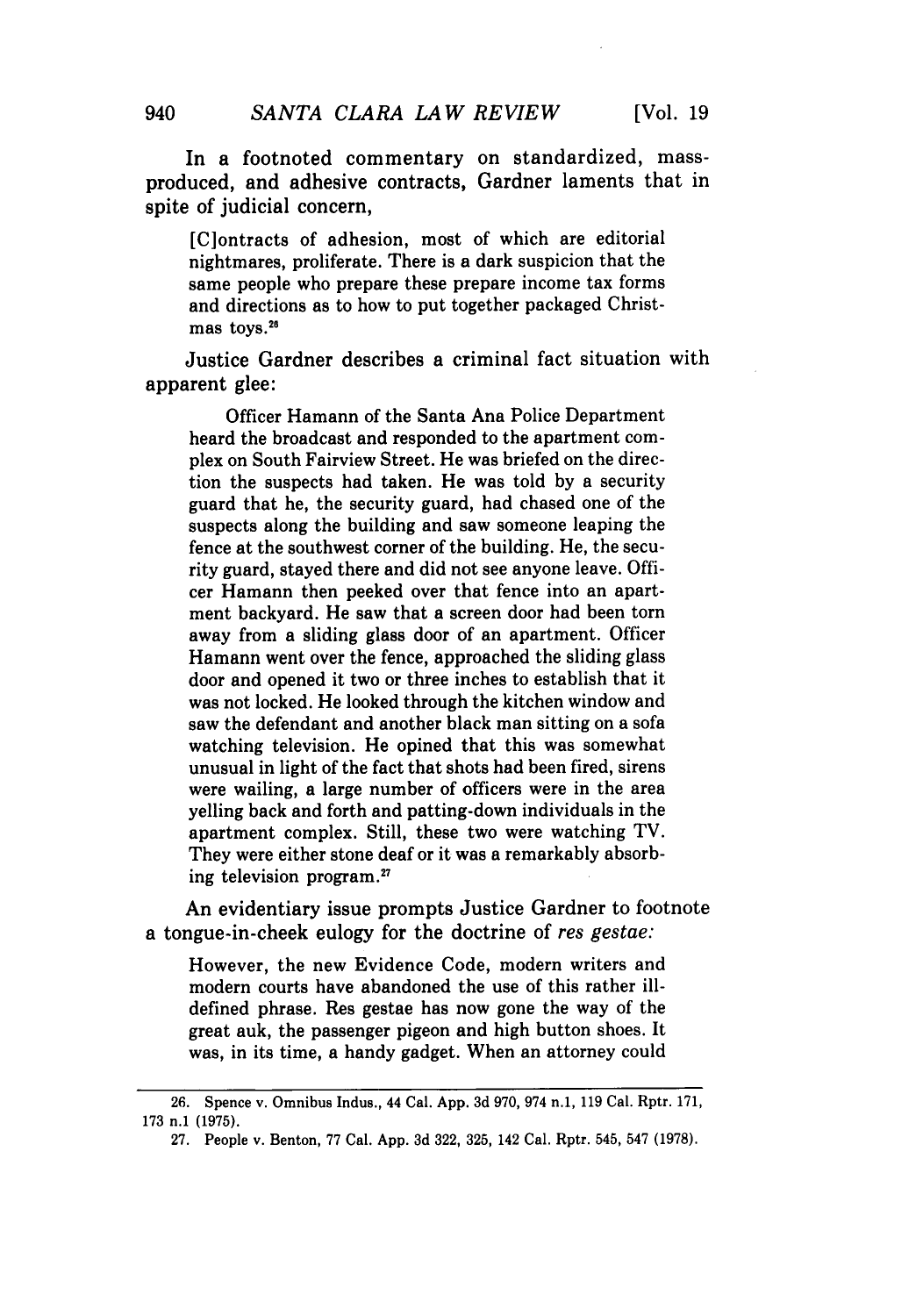think of no other reason for the introduction of hearsay, he would simply utter the magic words "res gestae" and, often as not, get the testimony in.<sup>28</sup>

#### **CONCLUSION**

Justice Gardner's importance transcends his humor and his ability to turn a good phrase. There is a warm-hearted spirit and high-principled purpose directing the words he writes. The cynical edge that can be detected in his frank and open manner reflects his frustration when bad laws engender hardship. Yet, Gardner braves the constellation of human inequities that besiege the judiciary with courage and conviction. His deep respect for the intelligence of the jury, his sensitive performance of difficult judicial tasks, and his strong sense of common decency and simple justice reflect his faith in the intrinsic worth of humankind.

**28.** People v. Orduno, **80** Cal. **App. 3d 738,** 744 **n.1,** 145 Cal. Rptr. **806, 809** n.1 **(1978).**